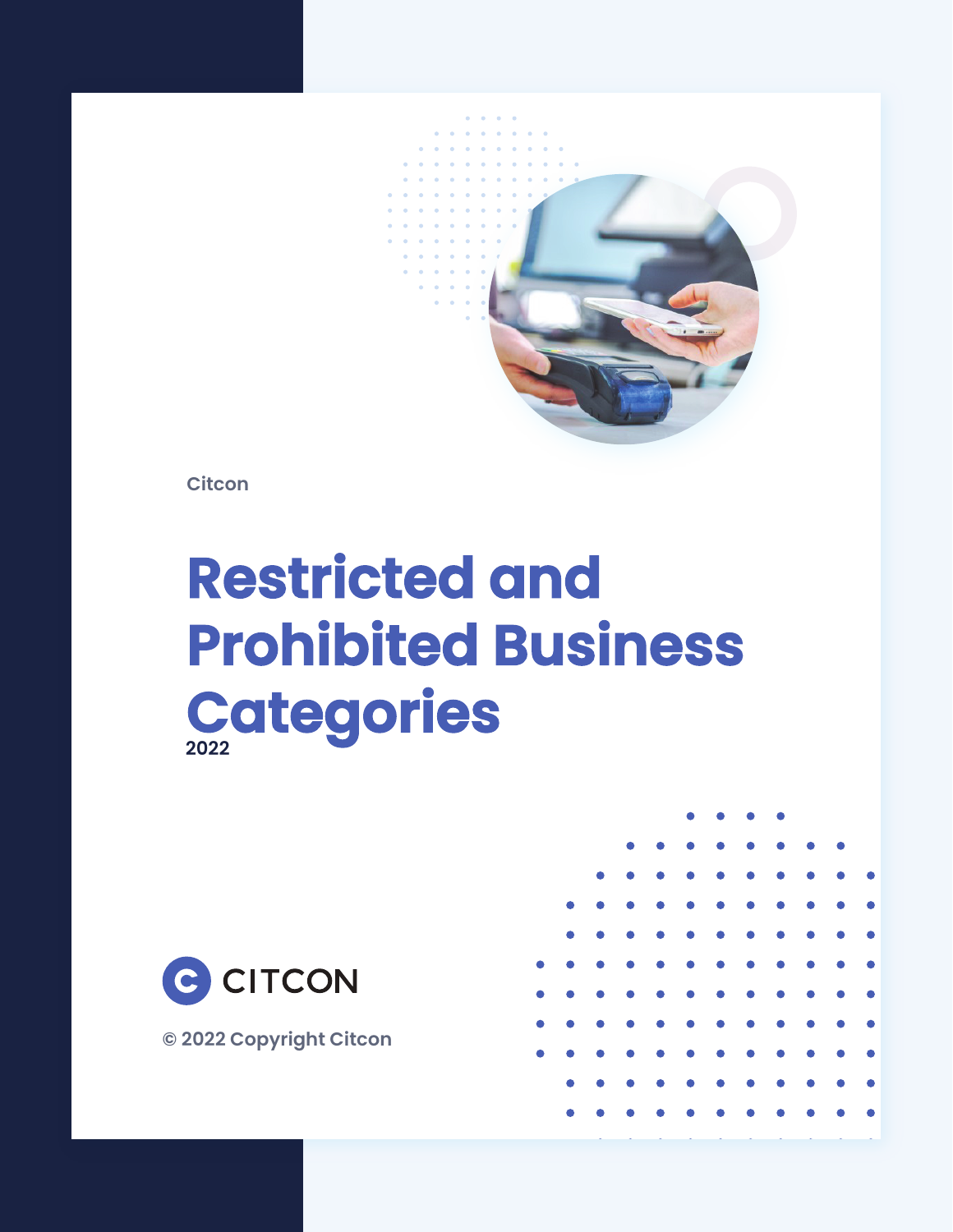### **Section 1 Introduction**

Each Citcon wallet partner has their own Prohibited and Restricted MCC list. As trusted business partners, Citcon merchants are expected to closely comply with these guidelines. As the MCC lists change from time to time, we encourage you to check the most updated versions available on our partner's websites via the links below:

#### **1. Alipay:**

[Risk Management Requirements for Overseas Acquirers](https://global.alipay.com/docs/ac/Platform/le18gg)

#### **2. WeChat Pay:** [Weixin Pay Proper Use Rules](https://pay.weixin.qq.com/index.php/public/wechatpay_en/proper_rule)

#### **3. PayPal/Venmo:**

[Acceptable Use Policy](https://www.paypal.com/us/webapps/mpp/ua/acceptableuse-full)

#### **4. Klarna:**

[Merchant Policy](https://cdn.klarna.com/1.0/shared/content/policy/ethic/en_gb/merchant.pdf)

#### **5. Braintree:**

[Acceptable Use Policy](https://www.braintreepayments.com/legal/acceptable-use-policy)

#### **6. China UnionPay:**

See Section 2 below.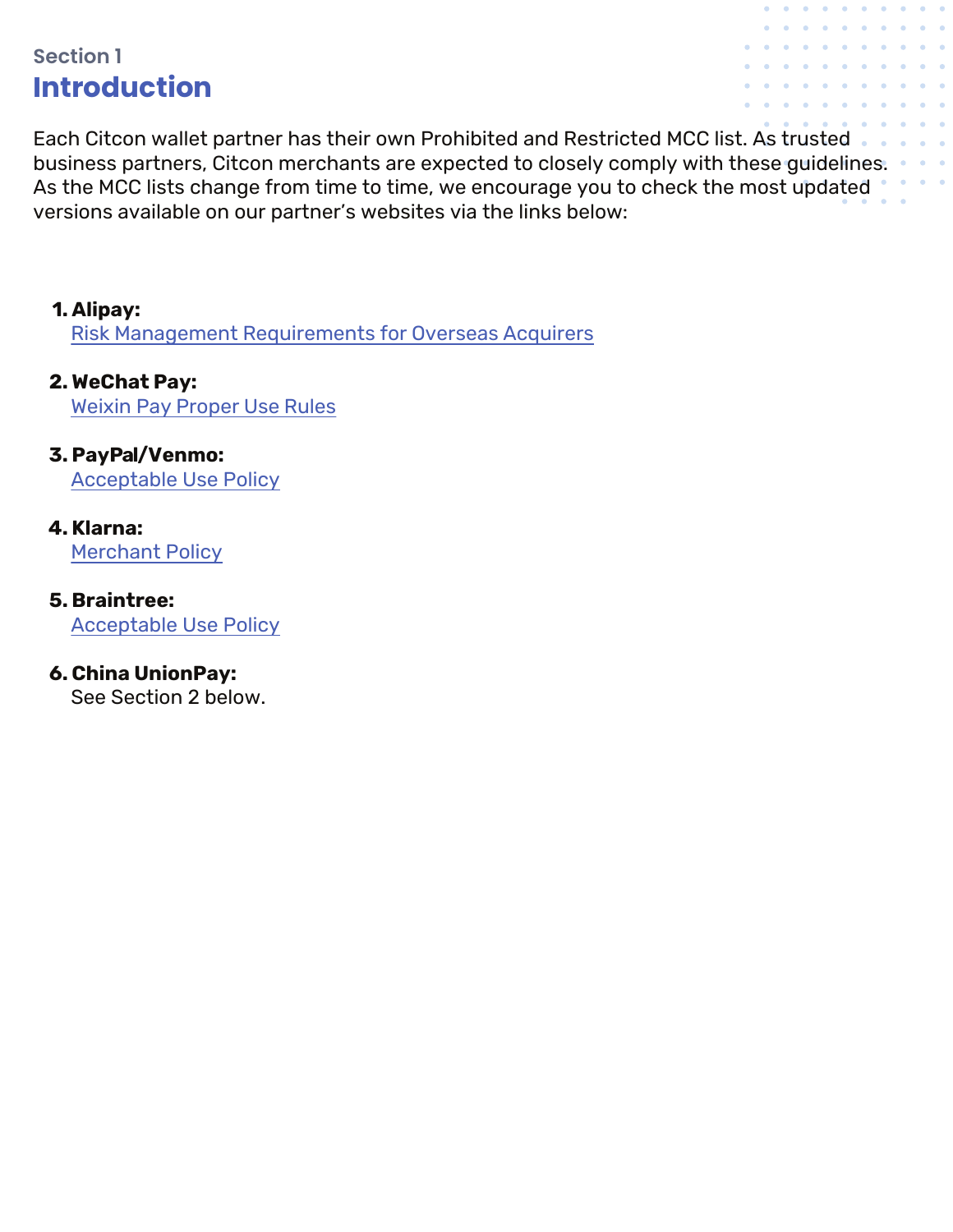#### **Section 2**

## **China UnionPay: Restricted and Prohibited Merchant Categories**

| <b>MCC</b>                      | Definition                                                                 |              | Transaction<br>Amount<br>Restricted <sup>92</sup> |
|---------------------------------|----------------------------------------------------------------------------|--------------|---------------------------------------------------|
| Agricultural<br><b>Services</b> | 0700-0999                                                                  |              |                                                   |
| 0742                            | Veterinary services                                                        |              |                                                   |
| 0743                            | Wine manufacturer                                                          |              | $\checkmark$                                      |
| 0744                            | Champagne manufacturer                                                     |              | $\checkmark$                                      |
| 0763                            | Agricultural co-operatives                                                 | $\checkmark$ |                                                   |
| 0780                            | Landscaping and horticultural<br>services                                  |              |                                                   |
| Contracted<br>services          | 1500-2999                                                                  |              |                                                   |
| 1520                            | General contractors - residential and<br>commercial                        |              | $\checkmark$                                      |
| 1740                            | Masonry, Stonework, Tile Setting,<br>Plastering and Insulation Contractors |              | $\checkmark$                                      |
| 1750                            | <b>Carpentry Contractors</b>                                               |              | $\checkmark$                                      |
| 1761                            | Roofing, Siding, and Sheet Metal<br>Work Contractors                       |              | $\checkmark$                                      |
| 1771                            | Concrete Work Contractors                                                  |              | $\checkmark$                                      |
| 1799                            | Contractor - Others                                                        |              | $\checkmark$                                      |

92 Note: The "Transaction Amount Restricted" and "Fully Prohibited" MCCs are only applicable to transactions with cards issued in Mainland China and accepted outside of Mainland China. The amount for a single transaction with a "Transaction Amount Restricted" MCC should not be more than the equivalent of USD 5,000.

UnionPay Cards shall be used at Merchants under MCCs allowed by local regulations of the issuing region and the acceptance region. Should there be any difference between the local regulations of the issuing region and the acceptance region on a MCC, the stricter one shall prevail.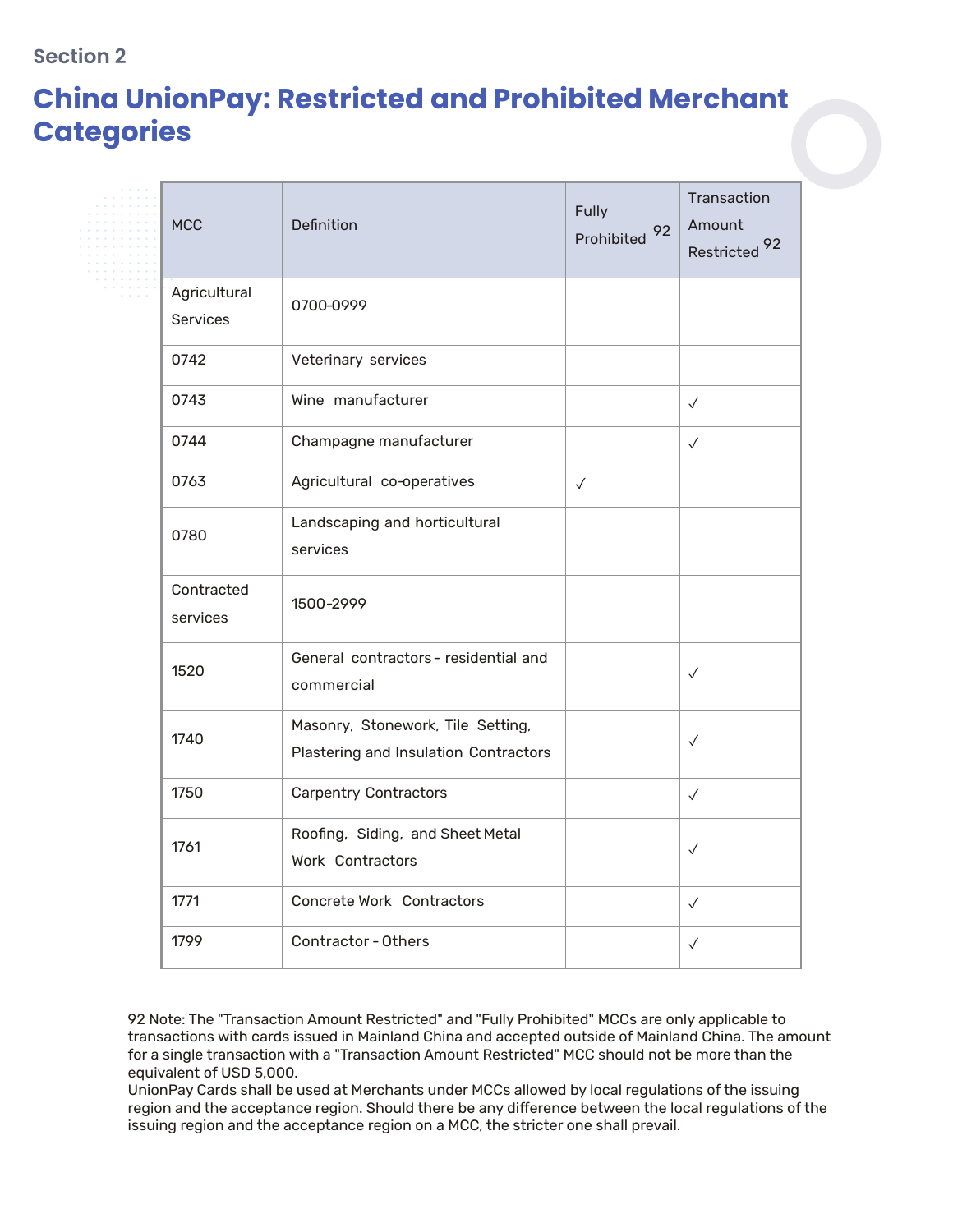| <b>MCC</b>     | Definition                                                                                                            | Fully<br>92<br>Prohibited | Transaction<br>Amount<br>Restricted <sup>92</sup> |
|----------------|-----------------------------------------------------------------------------------------------------------------------|---------------------------|---------------------------------------------------|
| 2741           | Miscellaneous Publishing and<br>Printing                                                                              |                           | $\checkmark$                                      |
| 2791           | Typesetting, Plate Making and<br><b>Related Services</b>                                                              |                           | $\checkmark$                                      |
| 2842           | Specialty Cleaning, Polishing and<br><b>Sanitation Preparations</b>                                                   |                           | $\checkmark$                                      |
| Transportation | 4000-4799                                                                                                             |                           |                                                   |
| 3998           | CHINA RAILWAY<br>(CR)                                                                                                 |                           |                                                   |
| 4011           | Railroads                                                                                                             |                           | $\checkmark$                                      |
| 4111           | Local and suburban commuter<br>passengertransportation, including<br>ferries, subway                                  |                           |                                                   |
| 4112           | Passengerrailways                                                                                                     |                           |                                                   |
| 4119           | Ambulance services                                                                                                    |                           |                                                   |
| 4121           | Taxi, cabs and limousines                                                                                             |                           |                                                   |
| 4131           | <b>Bus Transportation Service</b>                                                                                     |                           |                                                   |
| 4214           | Motor freight carriers and trucking -<br>local and long distance, moving and<br>storage companies, and local delivery |                           | $\checkmark$                                      |
| 4215           | Courier services - air and ground,<br>and freight forwarders                                                          |                           |                                                   |
|                | Public warehousing and storage -                                                                                      |                           |                                                   |
| 4225           | farm products, refrigerated goods,                                                                                    |                           | $\checkmark$                                      |
|                | and household goods                                                                                                   |                           |                                                   |
| 4411.          | Steamships and cruise lines                                                                                           |                           |                                                   |
| 4457           | Boat rentals and leasing                                                                                              |                           |                                                   |
| 4458           | Tobacco logistics                                                                                                     |                           |                                                   |

 $\begin{array}{cccccccccc} \bullet & \bullet & \bullet & \bullet & \bullet & \bullet \end{array}$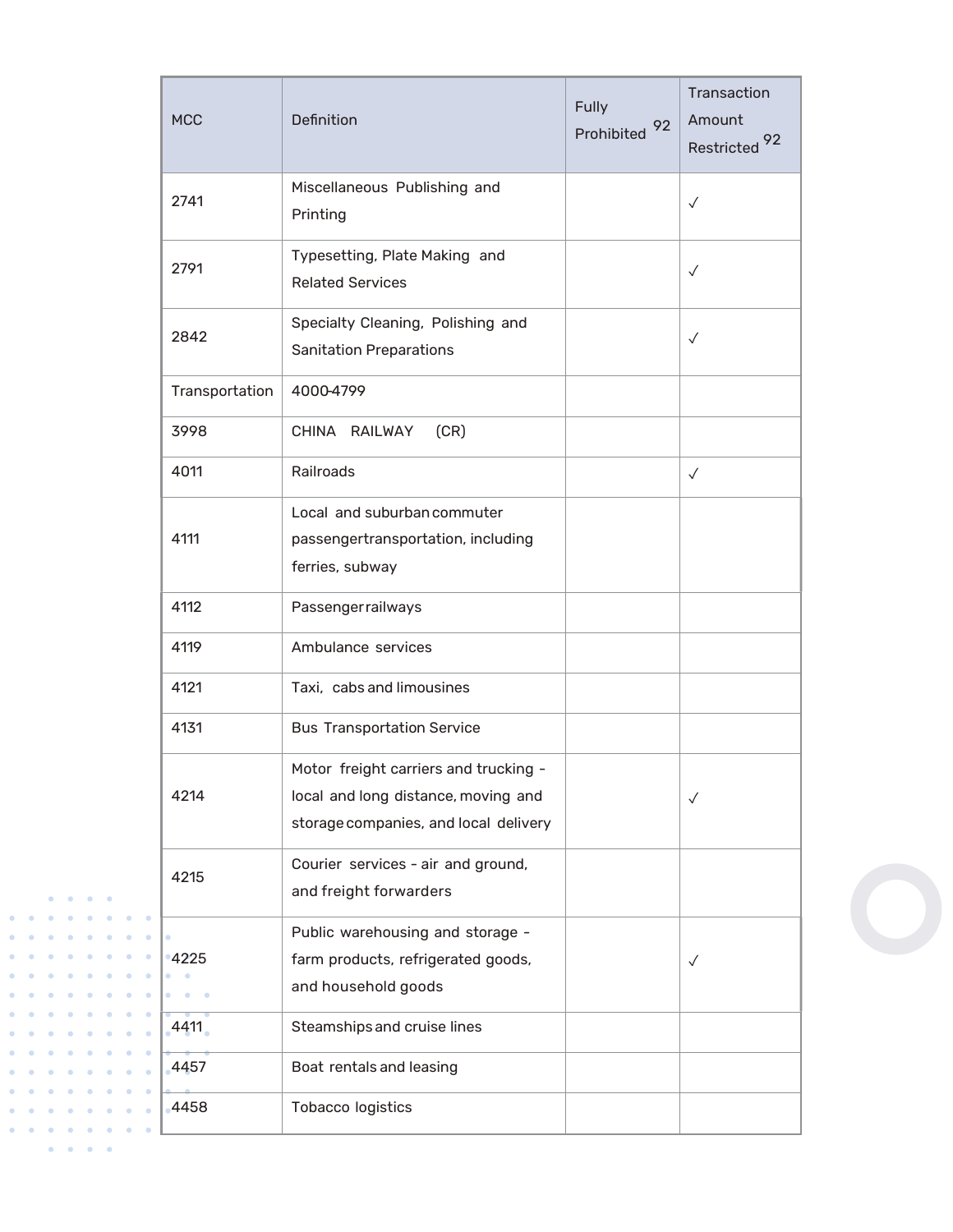| <b>MCC</b>       | Definition                                                                                                                                                             | Fully<br>92<br>Prohibited | Transaction<br>Amount<br>Restricted <sup>92</sup> |
|------------------|------------------------------------------------------------------------------------------------------------------------------------------------------------------------|---------------------------|---------------------------------------------------|
| 4468             | Marinas, marine service, and supplies                                                                                                                                  |                           | $\checkmark$                                      |
| 4511             | Airlines and air carriers                                                                                                                                              |                           |                                                   |
| 4582             | Airports, flying fields, and airport<br>terminals                                                                                                                      |                           | $\checkmark$                                      |
| 4722             | Travel agencies and tour operators                                                                                                                                     |                           |                                                   |
| 4733             | Ticket sales for large scenic spots                                                                                                                                    |                           |                                                   |
| 4784             | Tolls and bridge fees                                                                                                                                                  |                           |                                                   |
| 4789             | Transportation services - not<br>elsewhere classified                                                                                                                  |                           |                                                   |
| <b>Utilities</b> | 4800-4999                                                                                                                                                              |                           |                                                   |
| 4812             | Telecommunication equipment and<br>telephone sales                                                                                                                     |                           |                                                   |
| 4814             | Telecommunication services,<br>including local and long distance<br>calls, Credit Card calls, calls through<br>use of magnetic stripe reading<br>telephones, and faxes |                           |                                                   |
| 4815             | Monthly Telephone Statement                                                                                                                                            |                           |                                                   |
| 4816             | Computer network/information<br>services                                                                                                                               |                           |                                                   |
| 4821             | Telegraph services                                                                                                                                                     |                           |                                                   |
| 4829             | Wire Transfer Money Orders                                                                                                                                             | $\checkmark$              |                                                   |
| 4899             | Cable and other pay television<br>services                                                                                                                             |                           |                                                   |
| 4900             | Utilities - electric, gas, water, and<br>sanitary                                                                                                                      |                           |                                                   |
| Retail Outlets   | 5000-5499                                                                                                                                                              |                           |                                                   |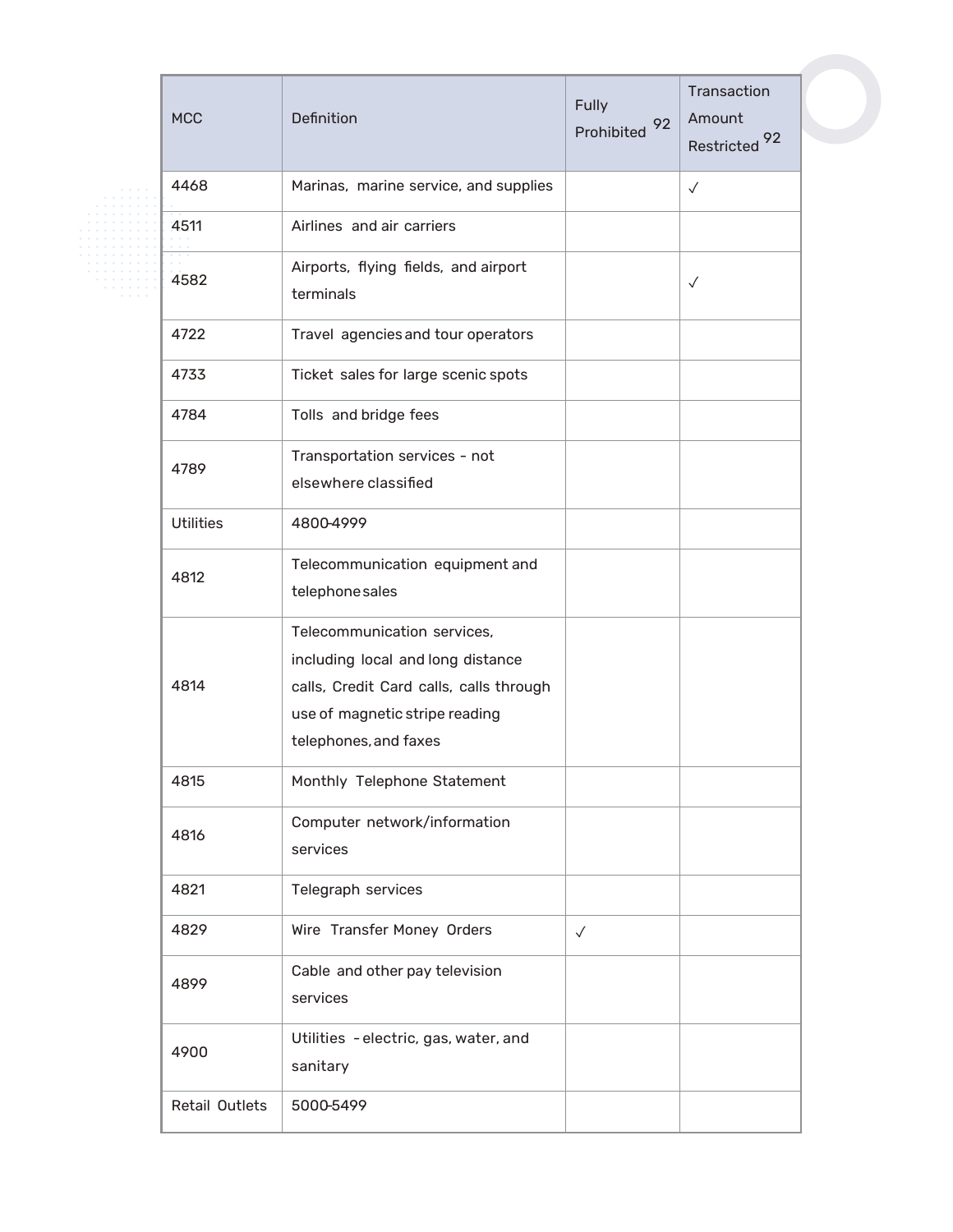| <b>MCC</b> | Definition                                                              | Fully<br>92<br>Prohibited | Transaction<br>Amount<br>92<br>Restricted |
|------------|-------------------------------------------------------------------------|---------------------------|-------------------------------------------|
| 5013       | Motor vehicle supplies and new parts                                    |                           | $\checkmark$                              |
| 5021       | Office and commercial furniture                                         |                           | $\checkmark$                              |
| 5039       | Construction materials - not<br>elsewhere classified                    |                           | $\checkmark$                              |
| 5044       | Office, photographic, photocopy, and<br>microfilm equipment             |                           | $\checkmark$                              |
| 5045       | Computers, computer peripheral<br>equipment - not elsewhere classified  |                           | $\checkmark$                              |
| 5046       | Commercial equipment - not<br>elsewhere classified                      |                           | $\checkmark$                              |
| 5047       | Dental/laboratory/medical/ophthalmic<br>hospital equipment and supplies |                           | $\checkmark$                              |
| 5051       | Metal service centersand offices                                        |                           | $\checkmark$                              |
| 5065       | Electrical parts and equipment                                          |                           | $\checkmark$                              |
| 5072       | Hardware equipment and supplies                                         |                           | $\checkmark$                              |
| 5074       | Plumbing and heating equipment and<br>supplies                          |                           | $\checkmark$                              |
| 5085       | Industrial supplies - others                                            |                           | $\checkmark$                              |
| 5094       | Precious stones and metals, watches,<br>and jewelry                     |                           | $\checkmark$                              |
| 5099       | Durable-others                                                          |                           | $\checkmark$                              |
| 5111       | Stationery, office supplies, and<br>printing and writing paper          |                           | $\checkmark$                              |
| 5122       | Drugs, drug proprietors                                                 |                           | $\checkmark$                              |
| 5131       | Piece goods, notions, and other dry<br>goods                            |                           | $\checkmark$                              |

 $\begin{array}{cccccccccc} \bullet & \bullet & \bullet & \bullet & \bullet & \bullet \end{array}$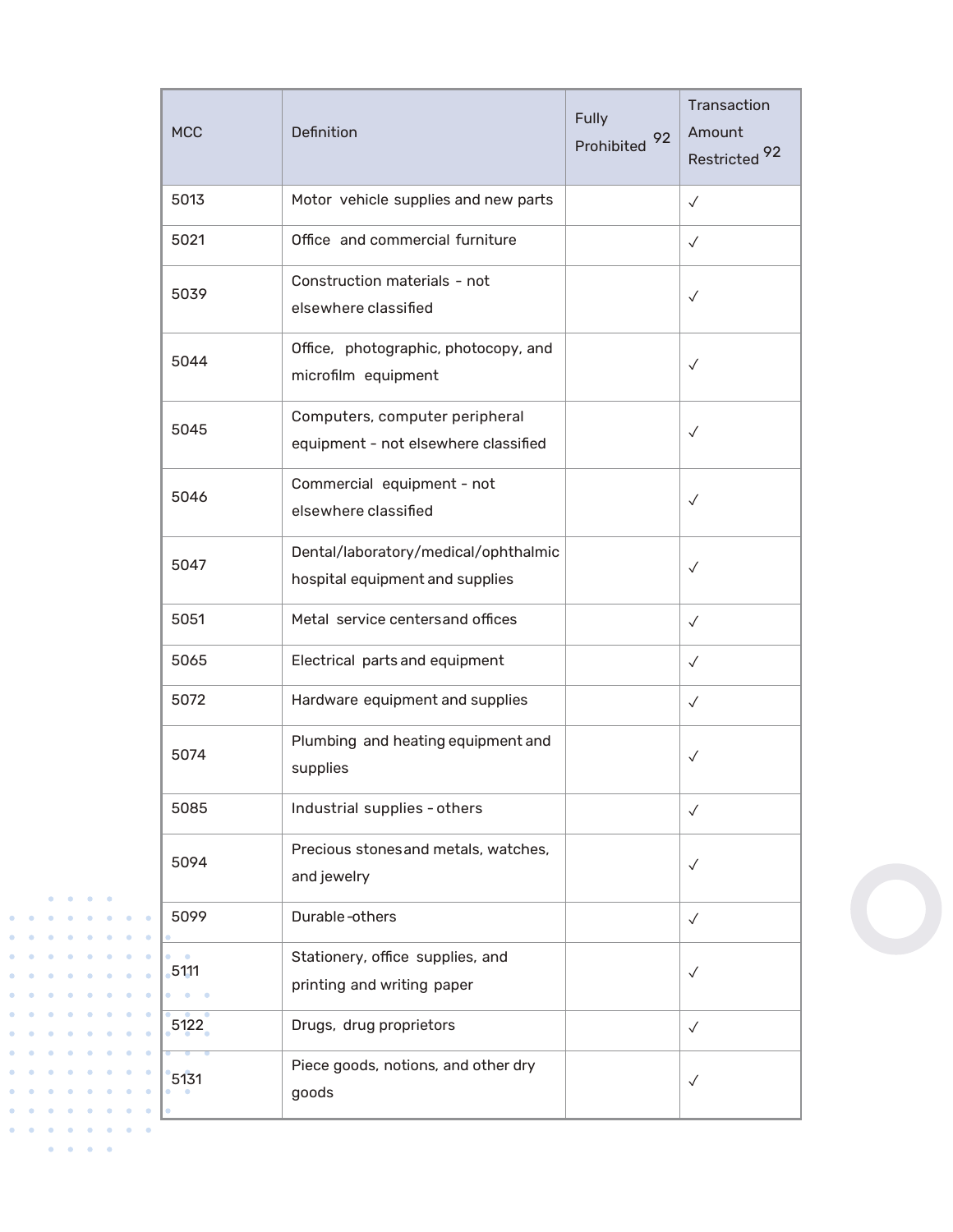| <b>MCC</b> | Definition                                                         | Fully<br>92<br>Prohibited | Transaction<br>Amount<br>Restricted <sup>92</sup> |
|------------|--------------------------------------------------------------------|---------------------------|---------------------------------------------------|
| 5137       | Men's, women's, and children's<br>uniforms and commercial clothing |                           | $\checkmark$                                      |
| 5139       | Commercial footwear                                                |                           | $\checkmark$                                      |
| 5169       | Biochemical synthetic - others                                     |                           | $\checkmark$                                      |
| 5172       | Petroleum and petroleum products                                   |                           | $\checkmark$                                      |
| 5192       | Books, periodicals, and newspapers                                 |                           | $\checkmark$                                      |
| 5193       | Florists' supplies, nursery stock and<br>flowers                   |                           | $\checkmark$                                      |
| 5198       | Paints, varnishes, and supplies                                    |                           | $\checkmark$                                      |
| 5199       | Non-durable-others                                                 |                           | $\checkmark$                                      |
| 5200       | Home supply warehouse outlets                                      |                           |                                                   |
| 5211       | Lumber and building materials<br>outlets                           |                           | $\checkmark$                                      |
| 5231       | Glass, paint, and wallpaper shops                                  |                           |                                                   |
| 5251       | Hardware shops                                                     |                           |                                                   |
| 5261       | Lawn and garden supplies outlets,<br>including nurseries           |                           |                                                   |
| 5271       | Mobile home dealers                                                |                           |                                                   |
| 5300       | Wholesale clubs                                                    |                           |                                                   |
| 5309       | Duty-free shops                                                    |                           |                                                   |
| 5310       | Discount shops                                                     |                           |                                                   |
| 5311       | Department stores                                                  |                           |                                                   |
| 5331       | Variety stores                                                     |                           |                                                   |
| 5398       | Corporate wholesale                                                |                           |                                                   |
| 5399       | Miscellaneous general merchandise                                  |                           |                                                   |
|            |                                                                    |                           |                                                   |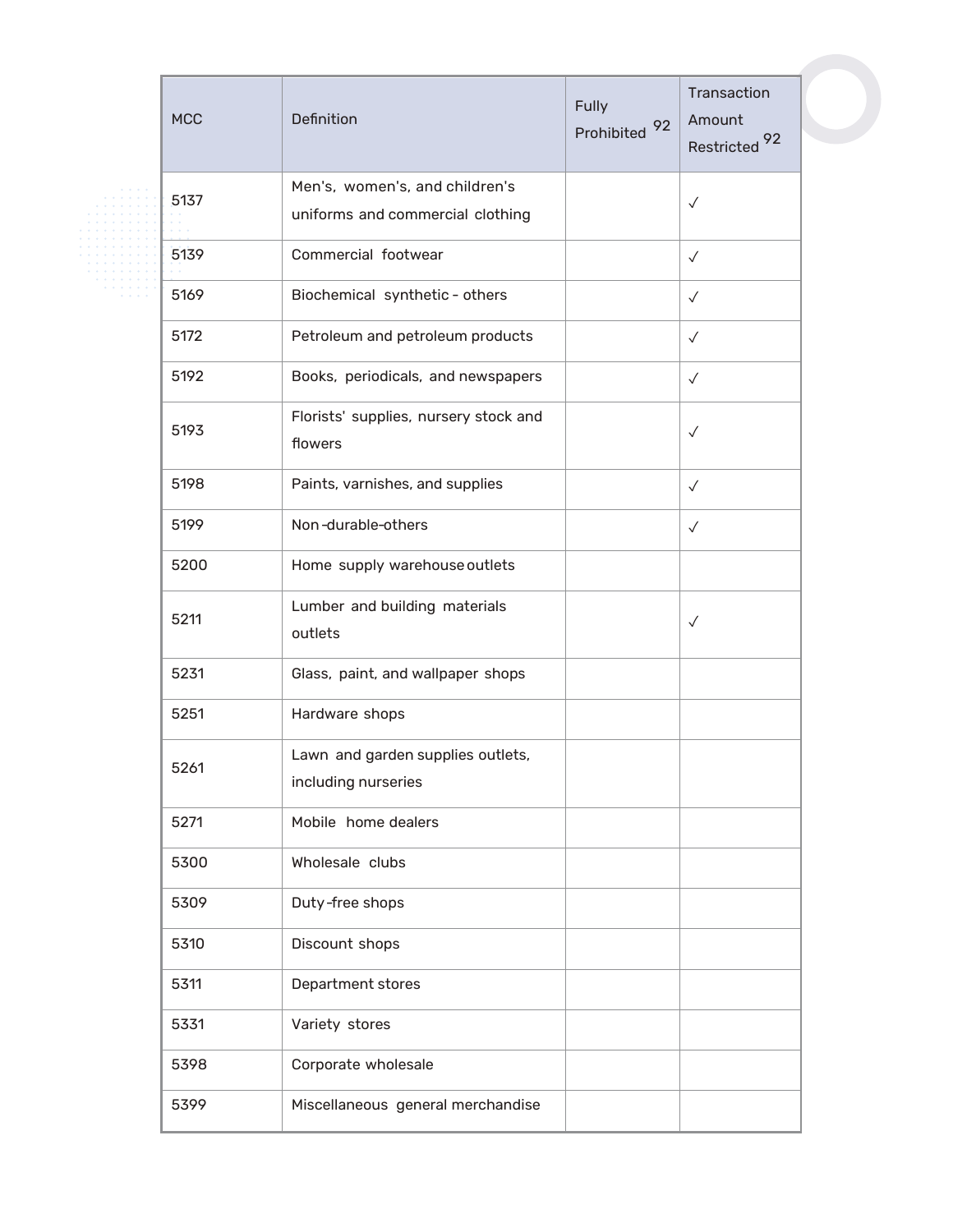| <b>MCC</b>                  | Definition                                                                              | Fully<br>92<br>Prohibited | Transaction<br>Amount<br>Restricted <sup>92</sup> |
|-----------------------------|-----------------------------------------------------------------------------------------|---------------------------|---------------------------------------------------|
| 5411                        | Grocery and supermarkets                                                                |                           |                                                   |
| 5422                        | Freezer and locker meat provisioners                                                    |                           |                                                   |
| 5441                        | Candy, nut, and confectionery shops                                                     |                           |                                                   |
| 5451                        | <b>Dairies</b>                                                                          |                           |                                                   |
| 5462                        | <b>Bakeries</b>                                                                         |                           |                                                   |
| 5499                        | Miscellaneous food shops -<br>convenience and specialty retail<br>outlets               |                           |                                                   |
| Automobiles<br>and Vehicles | 5500-5599                                                                               |                           |                                                   |
| 5511                        | Car and truck dealers (new and used)<br>sales, services, repairs, parts, and<br>leasing |                           |                                                   |
| 5521                        | Car and truck dealers (used<br>only)sales, service, repairs, parts, and<br>leasing      |                           |                                                   |
| 5531                        | Shop-car, commodity                                                                     |                           |                                                   |
| 5532                        | Automotive tyre outlets                                                                 |                           |                                                   |
| 5533                        | Automotive parts and accessories<br>outlets                                             |                           |                                                   |
| 5541                        | Service stations (with or without<br>ancillary services)                                |                           |                                                   |
| 5542                        | Automated fuel dispensers                                                               |                           |                                                   |
| 5551<br>$\bullet$           | Boat dealers                                                                            |                           | $\checkmark$                                      |
| $\bullet$ $\bullet$<br>5561 | Camper, recreational and utility<br>trailer dealers                                     |                           |                                                   |
| 5571                        | Motorcycle shops and dealers                                                            |                           |                                                   |

 $\ddot{\bullet}$  $\bullet$  $\bullet$ ċ

 $\bullet$  $\bullet$  $\bullet$  $\bullet$ 

 $\bullet$ 

 $\bullet$  $\bullet$  $\bullet$  $\bullet$ 

 $\ddot{\bullet}$  $\bullet$  $\bullet$ ö

 $\bullet$  $\bullet$  $\bullet$  $\ddot{\bullet}$ 

 $\bullet$  $\bullet$ 

 $\bullet$ 

 $\bullet$  $\bullet$ 

 $\bullet$  $\bullet$  $\bullet$ 

 $\ddot{\bullet}$ 

 $\bullet$  $\bullet$ 

 $\alpha$ 

 $\bullet$ 

 $\bullet$ 

 $\bullet$  $\bullet$  $\bullet$ 

 $\ddot{\phantom{a}}$ ٠  $\bullet$  $\bullet$  $\bullet$  $\bullet$ 

 $\bullet$ 

 $\bullet$ 

 $\bullet$ 

 $\hat{\mathbf{o}}$ 

 $\bullet$ ö  $\bullet$  $\bullet$  $\bullet$  $\bullet$ 

 $\ddot{\bullet}$ 

 $\bullet$ ö  $\bullet$  $\bullet$  $\bullet$  $\bullet$ 

 $\hat{\mathbf{a}}$  $\bullet$  $\bullet$  $\bullet$  $\bullet$ 

 $\bullet$  $\bullet$ 

ö

 $\bullet$  $\ddot{\phantom{a}}$ 

ö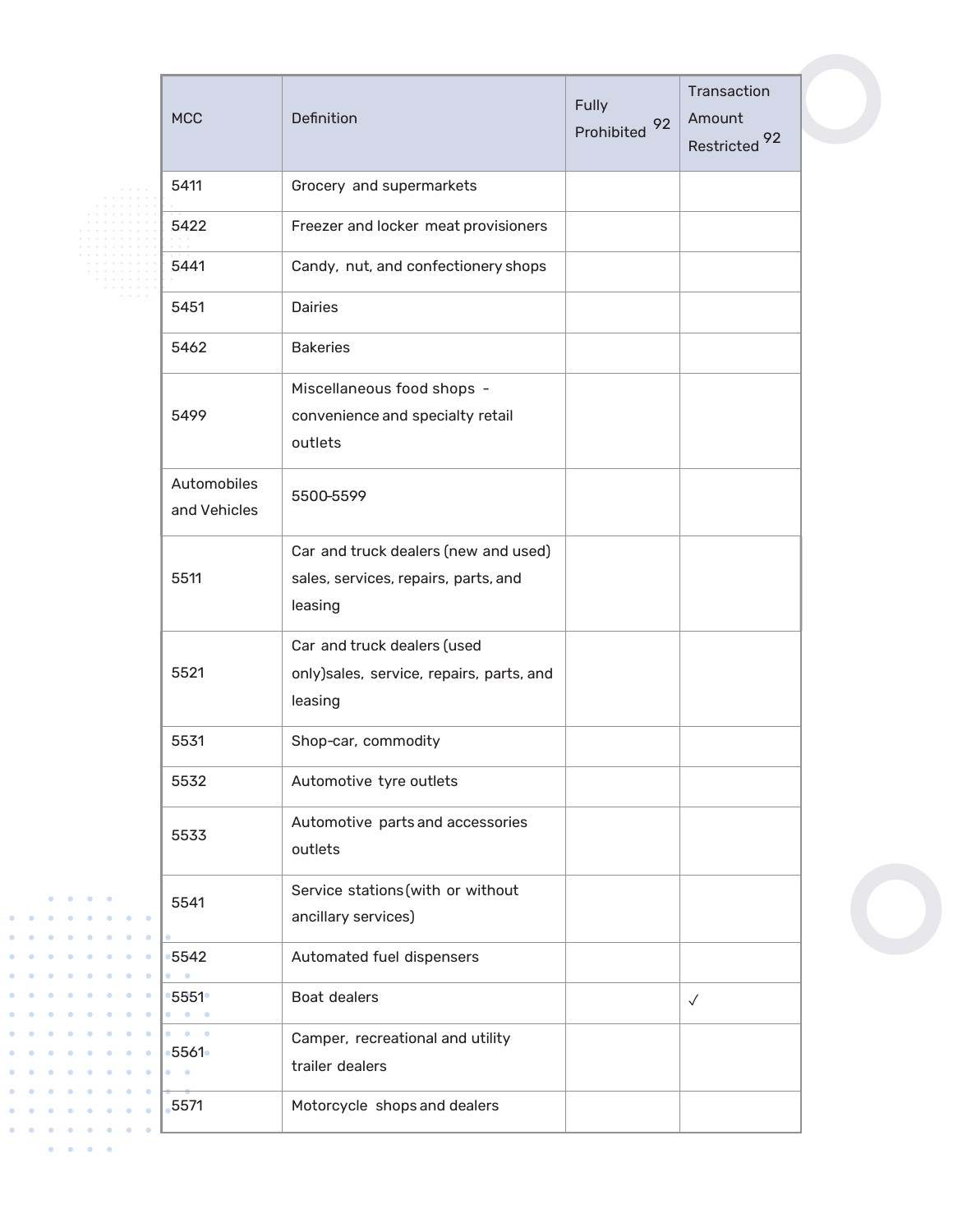| <b>MCC</b>               | Definition                                                                                      | Fully<br>92<br>Prohibited | Transaction<br>Amount<br>Restricted <sup>92</sup> |
|--------------------------|-------------------------------------------------------------------------------------------------|---------------------------|---------------------------------------------------|
| 5592                     | Motor home dealers                                                                              |                           |                                                   |
| 5598                     | Snowmobile dealers                                                                              |                           |                                                   |
| 5599                     | Miscellaneous automotive, aircraft,<br>and farm equipment dealers - not<br>elsewhere classified |                           | $\checkmark$                                      |
| Clothing<br>Outlets      | 5600-5699                                                                                       |                           |                                                   |
| 5611                     | Men's and boys' clothing and<br>accessoryshops                                                  |                           |                                                   |
| 5621                     | Women's ready-to-wear shops                                                                     |                           |                                                   |
| 5631                     | Women's accessory and specialty<br>shops                                                        |                           |                                                   |
| 5641                     | Children's and infants' wear shops                                                              |                           |                                                   |
| 5651                     | Family clothing shops                                                                           |                           |                                                   |
| 5655                     | Sports and riding apparel shops                                                                 |                           |                                                   |
| 5661                     | Shoe shops                                                                                      |                           |                                                   |
| 5681                     | Furriers and fur shops                                                                          |                           |                                                   |
| 5691                     | Men's and women's clothing shops                                                                |                           |                                                   |
| 5697                     | Tailors, seamstresses, mending, and<br>alterations                                              |                           |                                                   |
| 5698                     | Wig and toupee shops                                                                            |                           |                                                   |
| 5699<br>$\bullet$        | Miscellaneous apparel and accessory<br>shops                                                    |                           |                                                   |
| Miscellaneous<br>Outlets | 5700-5999                                                                                       |                           |                                                   |

 $\begin{array}{cccccccccc} \bullet & \bullet & \bullet & \bullet & \bullet & \bullet \end{array}$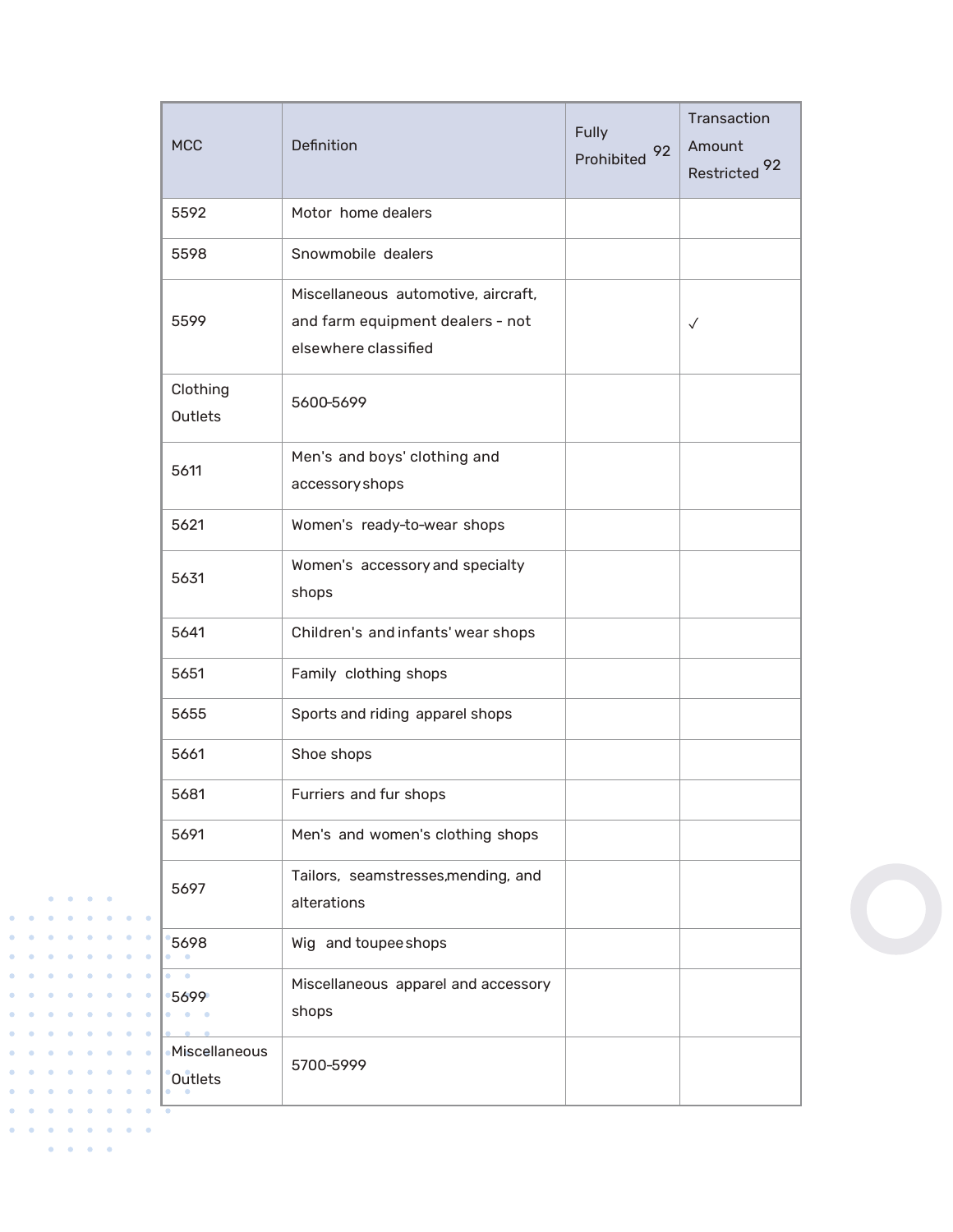|            |      |                                       |                        | Transaction                        |
|------------|------|---------------------------------------|------------------------|------------------------------------|
| <b>MCC</b> |      | <b>Definition</b>                     | Fully<br>Prohibited 92 | Amount<br>Restricted <sup>92</sup> |
|            |      | Furniture, home furnishings, and      |                        |                                    |
| 5712       |      | equipment shops and manufacturers,    |                        |                                    |
|            |      | except appliances                     |                        |                                    |
| 5713       |      | Floor covering services               |                        |                                    |
|            |      | Drapery, window covering, and         |                        |                                    |
| 5714       |      | upholstery shops                      |                        |                                    |
| 5715       |      | Wholesaler - alcohol                  |                        | $\checkmark$                       |
|            |      | Fireplaces, fireplace screens, and    |                        |                                    |
| 5718       |      | accessories shops                     |                        |                                    |
|            |      | Miscellaneous home furnishing         |                        |                                    |
| 5719       |      | specialty shops                       |                        |                                    |
| 5722       |      | Household appliance shops             |                        |                                    |
| 5732       |      | Electronics shops                     |                        |                                    |
|            |      | Music shops - musical instruments,    |                        |                                    |
| 5733       |      | pianos, and sheet music               |                        |                                    |
| 5734       |      | Computer software outlets             |                        |                                    |
|            | 5735 | Record shops                          |                        |                                    |
| 5811       |      | Caterers                              |                        |                                    |
| 5812       |      | Eating places and restaurants         |                        |                                    |
|            |      | Drinking places (alcoholic beverages) |                        |                                    |
| 5813       |      | - bars, taverns, nightclubs, cocktail |                        |                                    |
|            |      | lounges, and discotheques             |                        |                                    |
| 5814       |      | Fast food restaurants                 |                        |                                    |
| 5912       |      | Drug stores and pharmacies            |                        |                                    |
| 5921       |      | Package shops-beer, wine, and         |                        |                                    |
|            |      | liquor                                |                        |                                    |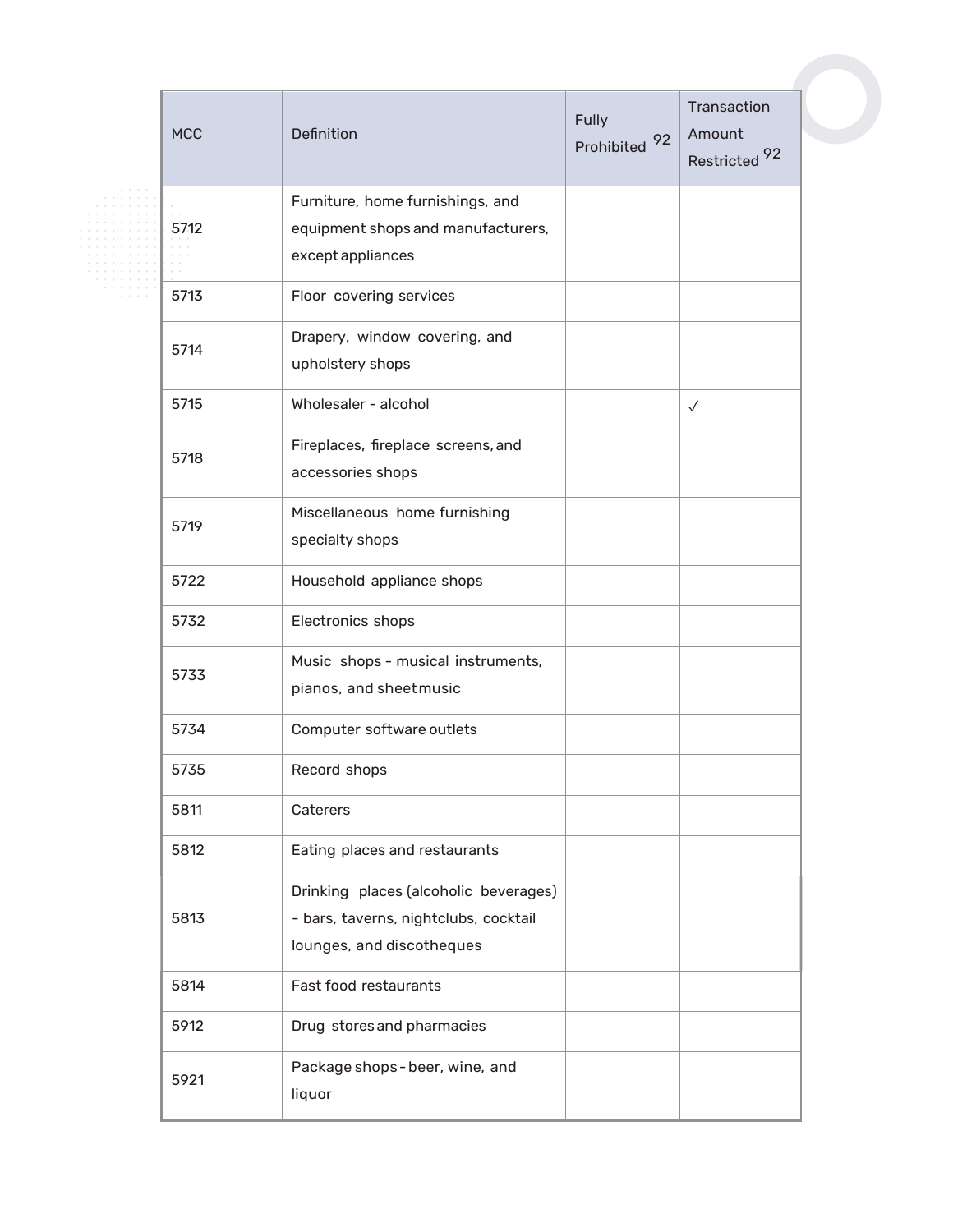| <b>MCC</b> | Definition                                                 | <b>Fully</b><br>92<br>Prohibited | Transaction<br>Amount<br>92<br>Restricted |
|------------|------------------------------------------------------------|----------------------------------|-------------------------------------------|
| 5931       | Used merchandise and second-hand<br>shops                  |                                  |                                           |
| 5932       | Antique shops - sales, repairs and<br>restoration services |                                  |                                           |
| 5933       | Pawn shops                                                 |                                  |                                           |
| 5935       | Wrecking and salvage yards                                 |                                  |                                           |
| 5937       | Antique reproduction shops                                 |                                  |                                           |
| 5940       | Bicycle shops-sales and service                            |                                  |                                           |
| 5941       | Sporting goods shops                                       |                                  |                                           |
| 5942       | Book shops                                                 |                                  |                                           |
| 5943       | Stationery, office, and school supply<br>shops             |                                  |                                           |
| 5944       | Jewelry, watch, clock, and silverware<br>shops             |                                  |                                           |
| 5945       | Hobby, toy, and game shops                                 |                                  |                                           |
| 5946       | Camera and photographic supply<br>shops                    |                                  |                                           |
| 5947       | Gift, card, novelty, and souvenir<br>shops                 |                                  |                                           |
| 5948       | Luggage and leather goods shops                            |                                  |                                           |
| 5949       | Sewing, needlework, fabric, and<br>piece goods shops       |                                  |                                           |
| 5950       | Glassware and crystal shops                                |                                  |                                           |
| 5960       | Direct marketing - insurance services                      |                                  | $\checkmark$                              |
| 5962       | Telemarketing - travel-related<br>arrangement services     |                                  |                                           |

 $\begin{array}{cccccccccc} \bullet & \bullet & \bullet & \bullet & \bullet & \bullet \end{array}$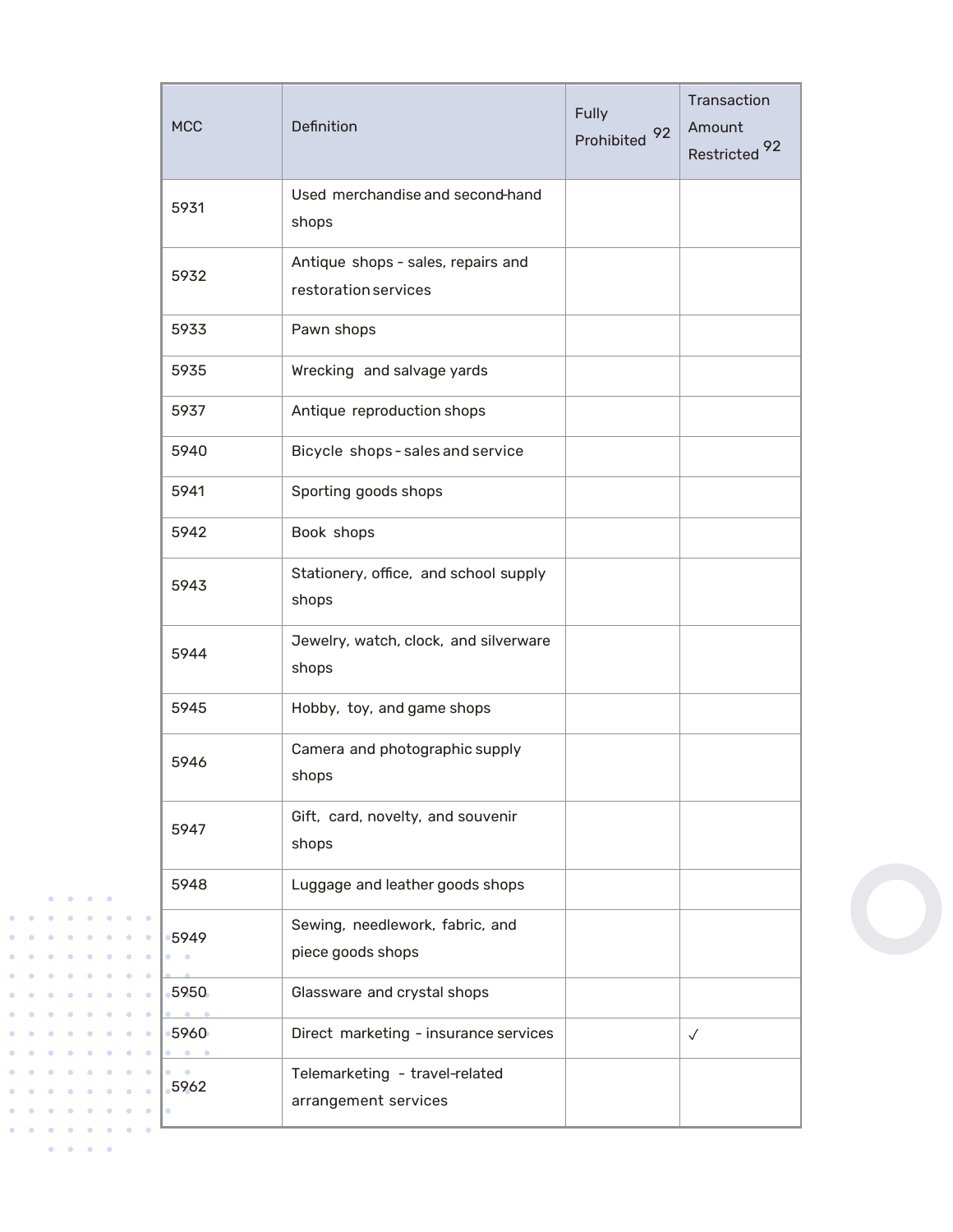| <b>MCC</b> | Definition                                                      | Fully<br>92<br>Prohibited | Transaction<br>Amount<br>Restricted <sup>92</sup> |
|------------|-----------------------------------------------------------------|---------------------------|---------------------------------------------------|
| 5963       | Door-to-door sales                                              |                           |                                                   |
| 5964       | Direct marketing - catalog Merchants                            |                           |                                                   |
| 5965       | Direct marketing - combination<br>catalog and retail Merchants  |                           |                                                   |
| 5966       | Direct marketing - outbound<br>telemarketing Merchants          |                           |                                                   |
| 5967       | Direct marketing - inbound<br>telemarketing Merchants           |                           |                                                   |
| 5968       | Direct marketing -<br>continuity/subscriptionMerchants          |                           |                                                   |
| 5969       | Direct marketing/direct marketers -<br>not elsewhere classified |                           |                                                   |
| 5970       | Artist supply and craft shops                                   |                           |                                                   |
| 5971       | Art dealers and galleries                                       |                           |                                                   |
| 5972       | Stamp and coin shops                                            |                           |                                                   |
| 5973       | Religious goods and shops                                       |                           |                                                   |
| 5975       | Hearing aids - sales, service, and<br>supplies                  |                           |                                                   |
| 5976       | Orthopedic goods and prosthetic<br>devices                      |                           |                                                   |
| 5977       | Cosmetic shops                                                  |                           |                                                   |
| 5978       | Typewriter outlets - sales, service,<br>and rentals             |                           |                                                   |
| 5983       | Fuel dealers - fuel oil, wood, coal,<br>and liquefied petroleum |                           |                                                   |
| 5992       | Florists                                                        |                           |                                                   |
|            |                                                                 |                           |                                                   |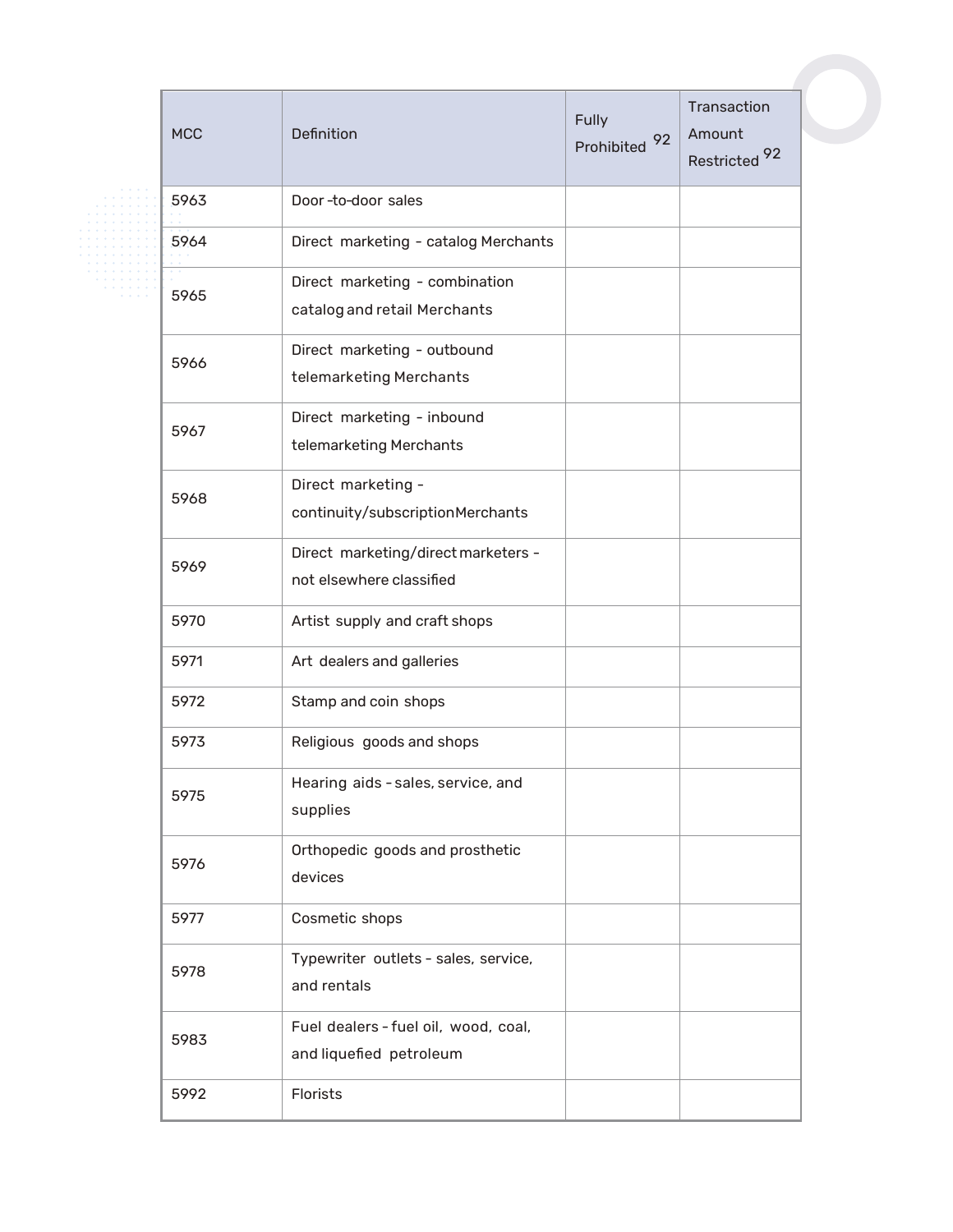| <b>MCC</b>           | Definition                                                                                                          | Fully<br>92<br>Prohibited | Transaction<br>Amount<br>Restricted <sup>92</sup> |
|----------------------|---------------------------------------------------------------------------------------------------------------------|---------------------------|---------------------------------------------------|
| 5993                 | Cigar shops and stands                                                                                              |                           |                                                   |
| 5994                 | News dealers and newsstands                                                                                         |                           |                                                   |
| 5995                 | Pet shops, pet food and supplies                                                                                    |                           |                                                   |
| 5996                 | Swimming pools - sales, supplies,<br>and services                                                                   |                           |                                                   |
| 5997                 | Electric razor shops - sales and<br>service                                                                         |                           |                                                   |
| 5998                 | Tent and awning shops                                                                                               |                           |                                                   |
| 5999                 | Miscellaneous and specialty retail<br>outlets                                                                       |                           |                                                   |
| Service<br>Providers | 6000-7299                                                                                                           |                           |                                                   |
| 6010                 | Financial institutions - manual cash<br>disbursements                                                               |                           | Specially restricted                              |
| 6011                 | Financial institutions - automated<br>cash disbursements                                                            |                           | Specially restricted                              |
| 6012                 | Financial institutions - merchandise<br>and services                                                                | $\checkmark$              |                                                   |
| 6050                 | Quasi Cash - Member Financial<br>Institution                                                                        | $\checkmark$              |                                                   |
| 6051                 | Non-financial institutions - foreign<br>currency, money orders (not wire<br>transfer), scrip, and travelers' checks | $\checkmark$              |                                                   |
| $6211 -$             | Securities - brokers and dealers                                                                                    | $\checkmark$              |                                                   |
| 6300                 | Insurance (insurance sales, insurance<br>industry, premium and others)                                              |                           | $\checkmark$                                      |
| 6381                 | Insurance                                                                                                           |                           | $\checkmark$                                      |

 $\begin{array}{cccccccccc} \bullet & \bullet & \bullet & \bullet & \bullet & \bullet \end{array}$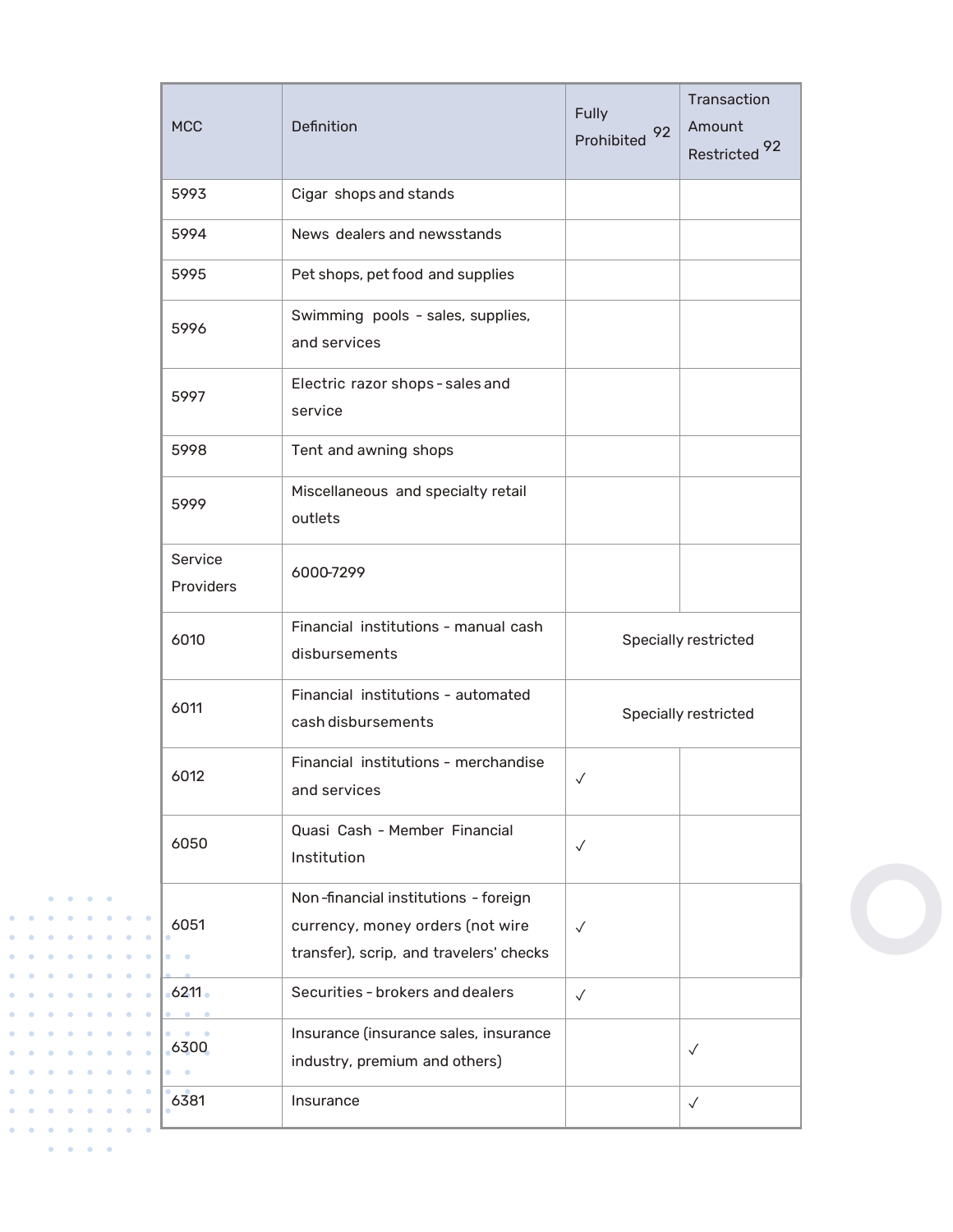| <b>MCC</b> | Definition                                                          | Fully<br>Prohibited 92 | Transaction<br>Amount<br>Restricted <sup>92</sup> |  |
|------------|---------------------------------------------------------------------|------------------------|---------------------------------------------------|--|
| 6399       | Insurance - Unclassified                                            |                        | $\checkmark$                                      |  |
| 6513       | Real Estate Managers and Rental<br>Agents                           |                        |                                                   |  |
| 6529       | Payment Transactions - Member<br>Financial Institution              | $\checkmark$           |                                                   |  |
| 6530       | Payment Transactions - Merchant                                     | $\checkmark$           |                                                   |  |
| 6531       | Payment Services Provider - Money<br><b>Transfer for A Purchase</b> | $\checkmark$           |                                                   |  |
| 6532       | Payment Services Provider - Member<br>Financial Institution         | $\checkmark$           |                                                   |  |
| 6533       | Payment Services Provider -<br>Merchant                             | $\checkmark$           |                                                   |  |
| 6534       | Money Transfer - Member Financial<br>Institution                    | $\checkmark$           |                                                   |  |
| 6535       | Value Purchase - Member Financial<br>Institution                    | $\checkmark$           |                                                   |  |
| 7011       | Lodging - hotels, motels, and resorts                               |                        |                                                   |  |
| 7012       | Timeshares                                                          |                        |                                                   |  |
| 7013       | Real Estate Agent - brokers                                         |                        |                                                   |  |
| 7032       | Sporting and recreational camps                                     |                        |                                                   |  |
| 7033       | Trailer parks and camp-sites                                        |                        |                                                   |  |
| 7210       | Laundry, cleaning, and garment<br>services                          |                        |                                                   |  |
| 7211       | Laundry services - family and<br>commercial                         |                        |                                                   |  |
| 7216       | Dry cleaners                                                        |                        |                                                   |  |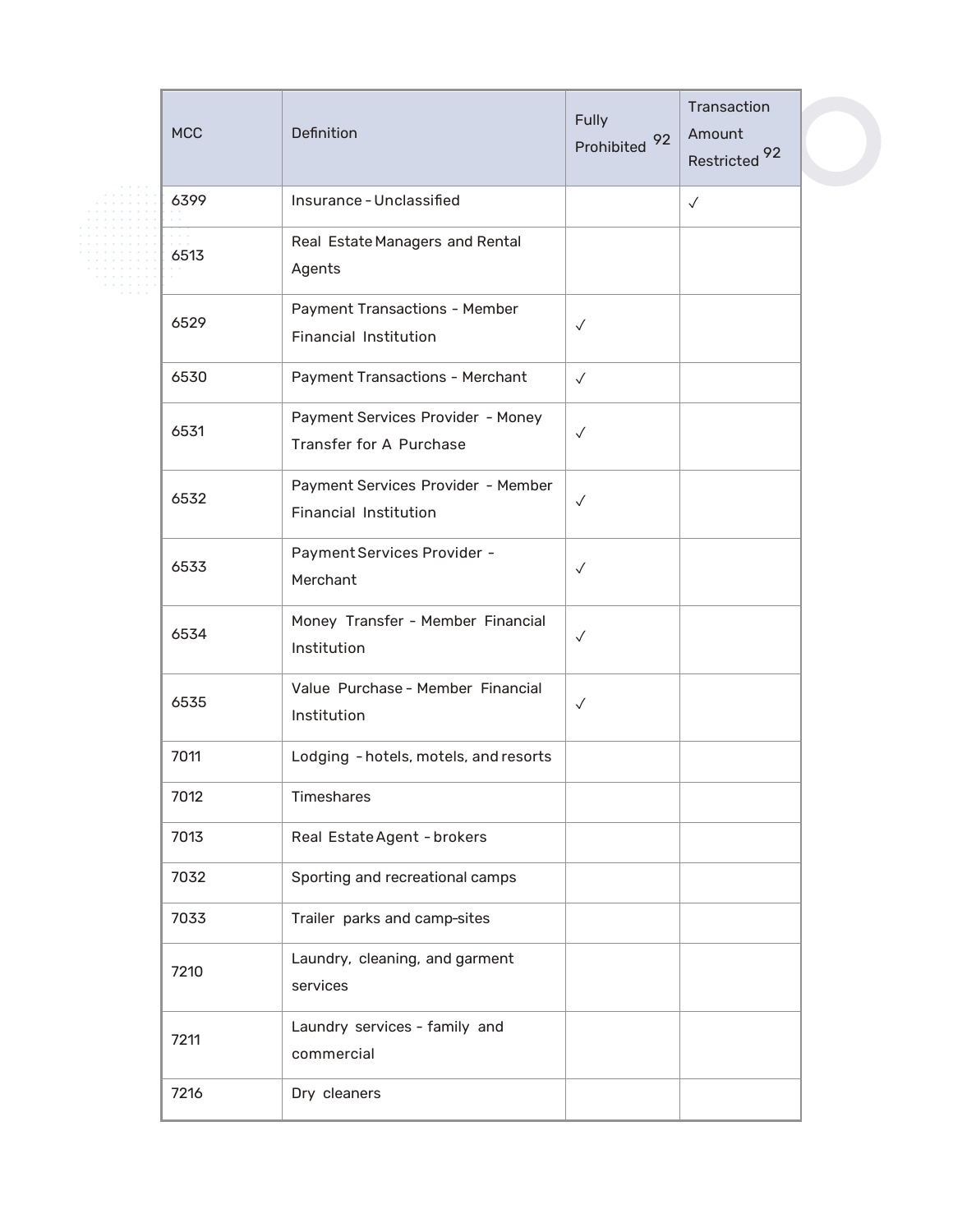|  | <b>MCC</b>                  | Definition                                                       | Fully<br>92<br>Prohibited | Transaction<br>Amount<br>Restricted <sup>92</sup> |
|--|-----------------------------|------------------------------------------------------------------|---------------------------|---------------------------------------------------|
|  | 7217                        | Carpet and upholstery cleaning                                   |                           |                                                   |
|  | 7221                        | Photographic studios                                             |                           |                                                   |
|  | 7230                        | Beauty and barber shops                                          |                           |                                                   |
|  | 7251                        | Shoe repair shops, shoe shine parlors,<br>and hat cleaning shops |                           |                                                   |
|  | 7261                        | Funeral services and crematories                                 |                           |                                                   |
|  | 7273                        | Dating and escort services                                       |                           |                                                   |
|  | 7276                        | Tax preparation services                                         |                           |                                                   |
|  | 7277                        | Counseling services - debt, marriage,<br>and personal            |                           |                                                   |
|  | 7278                        | Buying and shopping services and<br>clubs                        |                           |                                                   |
|  | 7280                        | Private hospital                                                 |                           |                                                   |
|  | 7295                        | Babysitting and housekeeping<br>services                         |                           |                                                   |
|  | 7296                        | Clothing rental - costumes, uniforms,<br>and formal wear         |                           |                                                   |
|  | 7297                        | Massage parlors                                                  |                           |                                                   |
|  | 7298                        | Health and beauty spas                                           |                           |                                                   |
|  | 7299                        | Miscellaneous personal services - not<br>elsewhere classified    |                           | $\checkmark$                                      |
|  | <b>Business</b><br>Services | 7300-7529                                                        |                           |                                                   |
|  | 7311                        | Advertising services                                             |                           | $\checkmark$                                      |
|  | 7321                        | Consumer credit reporting agencies                               |                           | $\checkmark$                                      |
|  | 7322                        | Debt Collection Agency                                           |                           | $\checkmark$                                      |
|  |                             |                                                                  |                           |                                                   |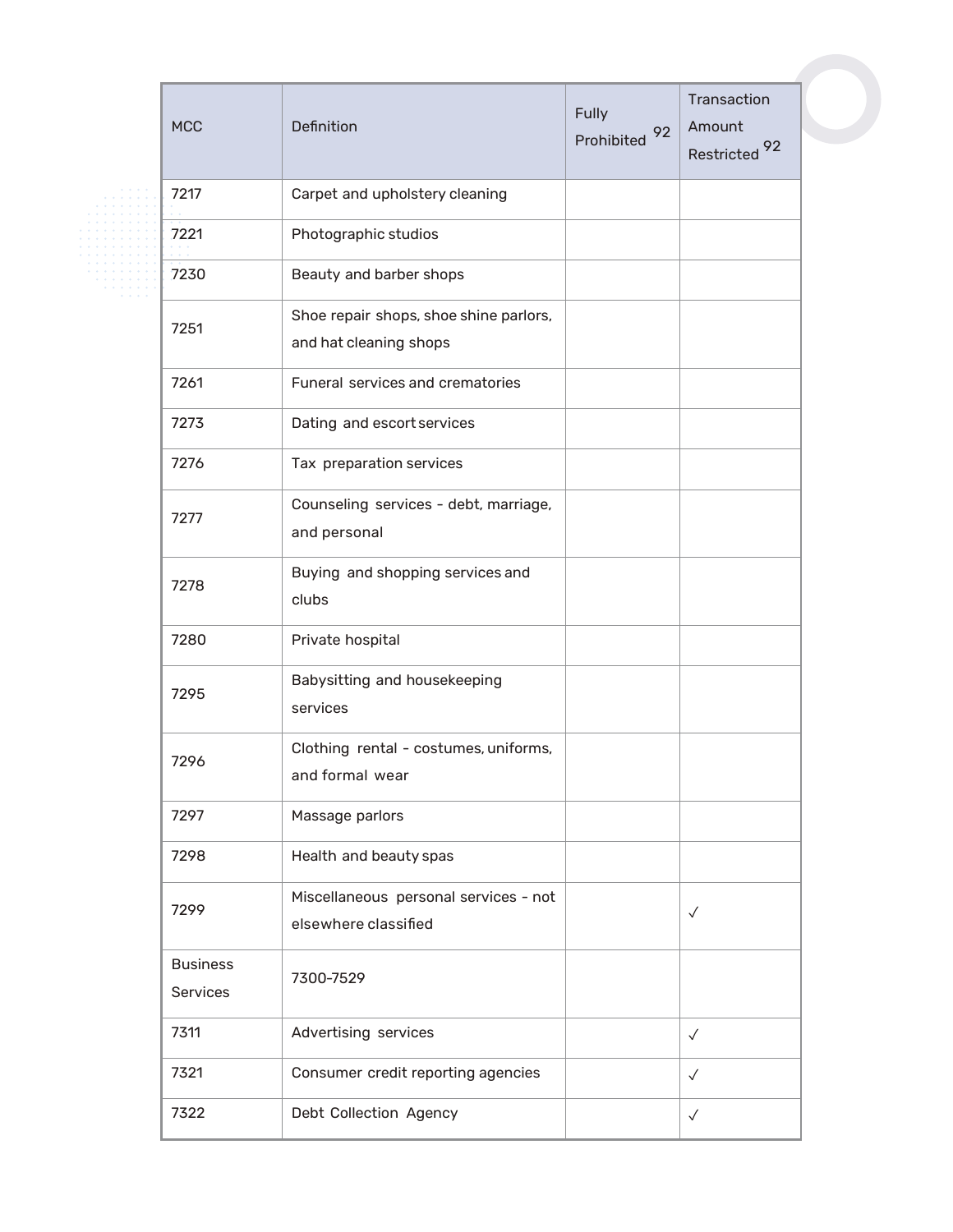| <b>MCC</b> | Definition                                                                                                    | Fully<br>92<br>Prohibited | Transaction<br>Amount<br>Restricted <sup>92</sup> |
|------------|---------------------------------------------------------------------------------------------------------------|---------------------------|---------------------------------------------------|
| 7333       | Commercial photography, art, and<br>graphics                                                                  |                           | $\checkmark$                                      |
| 7338       | Quick copy, reproduction, and<br>blueprinting services                                                        |                           |                                                   |
| 7339       | Stenographic and secretarial support<br>services                                                              |                           |                                                   |
| 7342       | Exterminating and disinfecting<br>services                                                                    |                           |                                                   |
| 7349       | Cleaning, maintenance and janitorial<br>services                                                              |                           |                                                   |
| 7361       | Employment agencies and temporary<br>help services                                                            |                           | $\checkmark$                                      |
| 7372       | Computer programming, data<br>processing, and integrated systems<br>design services                           |                           | $\checkmark$                                      |
| 7375       | Information retrieval services                                                                                |                           | $\checkmark$                                      |
| 7379       | Computer maintenance and repair<br>services - not elsewhere classified                                        |                           | $\checkmark$                                      |
| 7392       | Management, consulting, and public<br>relations services                                                      |                           | $\checkmark$                                      |
| 7393       | Detective agencies, protective<br>agencies and security services,<br>including armored cars and guard<br>dogs |                           |                                                   |
| 7394       | Equipment, tool, furniture, and<br>appliance rental and leasing                                               |                           |                                                   |
| 7395       | Photofinishing, laboratories and<br>photo developing                                                          |                           |                                                   |

 $\begin{array}{cccccccccc} \bullet & \bullet & \bullet & \bullet & \bullet & \bullet \end{array}$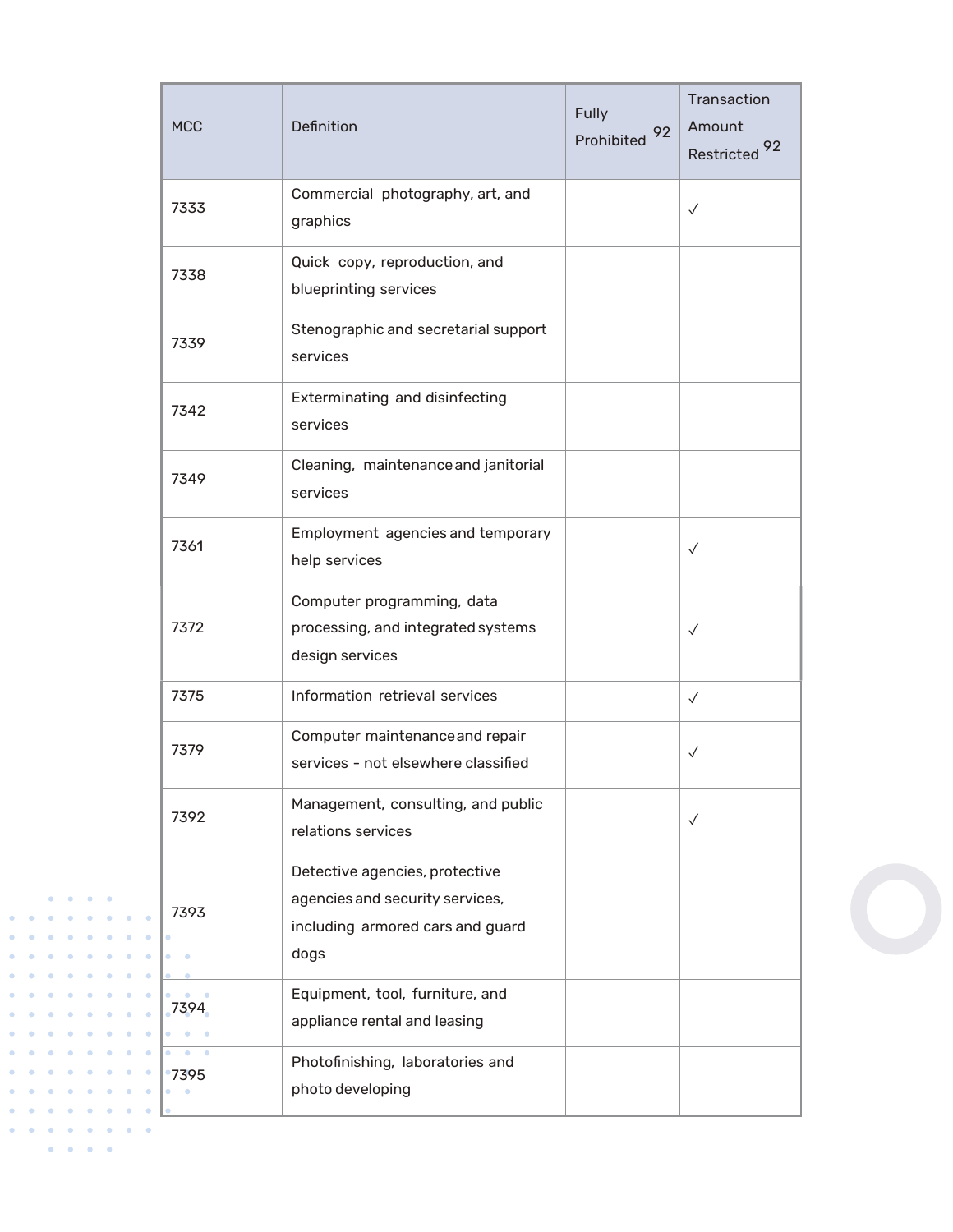| <b>MCC</b>                | Definition                                         | Fully<br>92<br>Prohibited | Transaction<br>Amount<br>Restricted <sup>92</sup> |
|---------------------------|----------------------------------------------------|---------------------------|---------------------------------------------------|
| 7399                      | Business services - not elsewhere<br>classified    |                           | $\sqrt{}$                                         |
| 7512                      | Automobile rentals                                 |                           |                                                   |
| 7513                      | Truck and utility trailer rentals                  |                           |                                                   |
| 7519                      | Motor home and recreational vehicle<br>rentals     |                           |                                                   |
| 7523                      | Parking lots and garages                           |                           |                                                   |
| Repair<br><b>Services</b> | 7530-7799                                          |                           |                                                   |
| 7531                      | Automotive body repair shops                       |                           |                                                   |
| 7534                      | Tyre retreating and repair shops                   |                           |                                                   |
| 7535                      | Automotive paint shops                             |                           |                                                   |
| 7538                      | Automotive service shops(non-<br>dealer)           |                           |                                                   |
| 7542                      | Car washes                                         |                           |                                                   |
| 7549                      | Towing services                                    |                           |                                                   |
| 7622                      | Electronics repair shops                           |                           |                                                   |
| 7623                      | Air conditioning and refrigeration<br>repair shops |                           |                                                   |
| 7629                      | Electrical and small appliance repair<br>shops     |                           |                                                   |
| 7631                      | Watch, clock, and jewelry repair<br>shops          |                           |                                                   |
| 7641                      | Furniture re-upholstery, repair and<br>refinishing |                           |                                                   |
| 7692                      | Welding services                                   |                           |                                                   |
|                           |                                                    |                           |                                                   |

 $\begin{array}{c} \n 1.11 \\
1.11 \\
1.11 \\
1.11 \\
1.11 \\
1.11 \\
1.11 \\
1.11 \\
1.11 \\
1.11 \\
1.11 \\
1.11 \\
1.11 \\
1.11 \\
1.11 \\
1.11 \\
1.11 \\
1.11 \\
1.11 \\
1.11 \\
1.11 \\
1.11 \\
1.11 \\
1.11 \\
1.11 \\
1.11 \\
1.11 \\
1.11 \\
1.11 \\
1.11 \\
1.11 \\
1.11 \\
1.11 \\
1.11 \\
1.11 \\$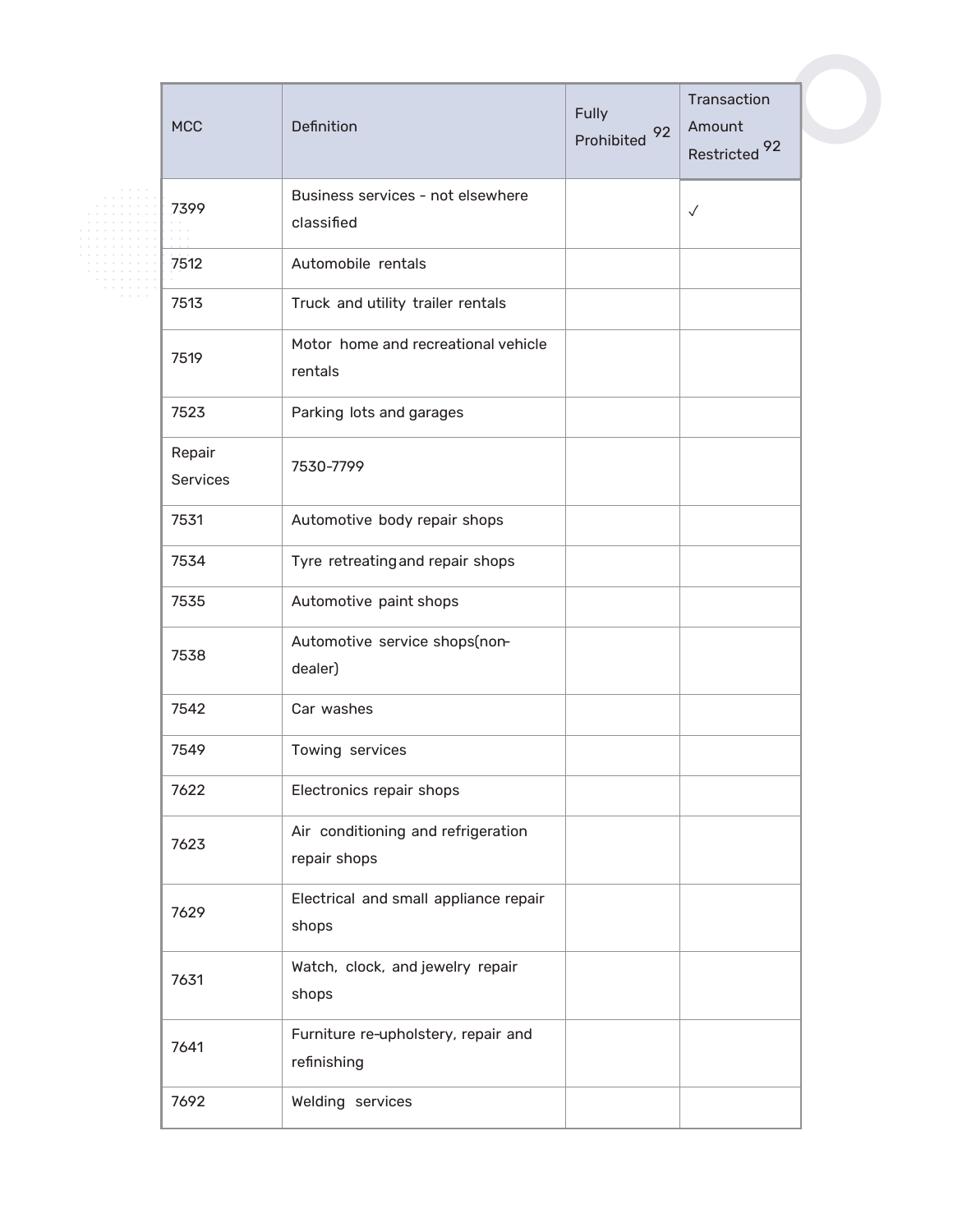| <b>MCC</b>                        | Definition                                                                                                  | <b>Fully</b><br>92<br>Prohibited | Transaction<br>Amount<br>Restricted <sup>92</sup> |
|-----------------------------------|-------------------------------------------------------------------------------------------------------------|----------------------------------|---------------------------------------------------|
| 7699                              | Miscellaneous repair shops and<br>related services                                                          |                                  |                                                   |
| Amusement<br>and<br>Entertainment | 7800-7999                                                                                                   |                                  |                                                   |
| 7829                              | Motion picture and video tape<br>production and distribution                                                |                                  | $\checkmark$                                      |
| 7832                              | Motion picture theatres                                                                                     |                                  |                                                   |
| 7841                              | Video tape rentals                                                                                          |                                  |                                                   |
| 7911                              | Dance halls, studios, and schools                                                                           |                                  |                                                   |
| 7922                              | Theatrical producers (except motion<br>pictures) and ticket agencies                                        |                                  |                                                   |
| 7929                              | Bands, orchestras, and miscellaneous<br>entertainers - not elsewhere classified                             |                                  |                                                   |
| 7932                              | Billiard and pool establishments                                                                            |                                  |                                                   |
| 7933                              | Bowling alleys                                                                                              |                                  |                                                   |
| 7941                              | Commercial sports, professional<br>sports clubs, athletic fields, and<br>sports promoters                   |                                  |                                                   |
| 7991                              | Tourist attractionsand exhibits                                                                             |                                  |                                                   |
| 7992                              | Public golf courses                                                                                         |                                  |                                                   |
| 7993<br>$\bullet$                 | Video amusementgame                                                                                         |                                  | $\checkmark$                                      |
| $\bullet$<br>$-7994$              | Video game arcades and<br>establishments                                                                    |                                  |                                                   |
| 7995                              | Betting, including lottery tickets,<br>casino gaming chips, off-track<br>betting, and wagers at race tracks | $\checkmark$                     |                                                   |

 $\begin{array}{cccccccccc} \bullet & \bullet & \bullet & \bullet & \bullet & \bullet \end{array}$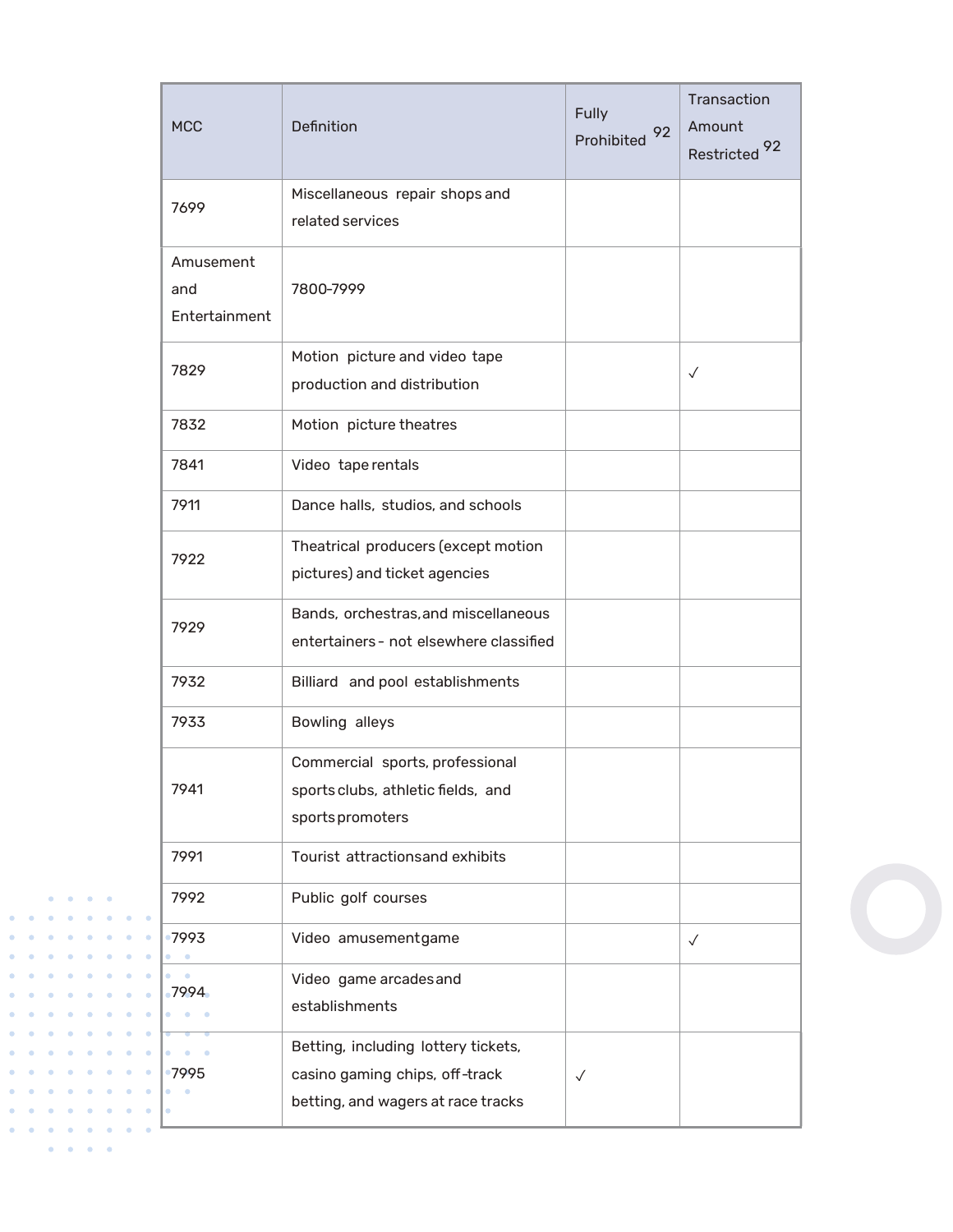|  | <b>MCC</b>                                                            | Definition                                                                                     | Fully<br>92<br>Prohibited | Transaction<br>Amount<br>Restricted <sup>92</sup> |
|--|-----------------------------------------------------------------------|------------------------------------------------------------------------------------------------|---------------------------|---------------------------------------------------|
|  | 7996                                                                  | Amusement parks, circuses,<br>carnivals, and fortune tellers                                   |                           |                                                   |
|  | 7997                                                                  | Membership clubs (sports, recreation,<br>athletic), country clubs, and private<br>golf courses |                           | $\checkmark$                                      |
|  | 7998                                                                  | Aquariums, seaquariums, and<br>dolphinariums                                                   |                           |                                                   |
|  | 7999                                                                  | Recreation services - not elsewhere<br>classified                                              |                           |                                                   |
|  | Professional<br><b>Services</b><br>and<br>Membership<br>Organizations | 8000-8999                                                                                      |                           |                                                   |
|  | 8011                                                                  | Doctors and physicians - not<br>elsewhere classified                                           |                           |                                                   |
|  | 8021                                                                  | Dentists and orthodontists                                                                     |                           |                                                   |
|  | 8031                                                                  | Osteopaths                                                                                     |                           |                                                   |
|  | 8041                                                                  | Chiropractors                                                                                  |                           |                                                   |
|  | 8042                                                                  | Optometrists and ophthalmologists                                                              |                           |                                                   |
|  | 8043                                                                  | Opticians, optical goods, and<br>eyeglasses                                                    |                           |                                                   |
|  | 8049                                                                  | Podiatrists and chiropodists                                                                   |                           |                                                   |
|  | 8050                                                                  | Nursing and personal care facilities                                                           |                           |                                                   |
|  | 8062                                                                  | Hospitals                                                                                      |                           |                                                   |
|  | 8071                                                                  | Medical and dental laboratories                                                                |                           |                                                   |
|  |                                                                       |                                                                                                |                           |                                                   |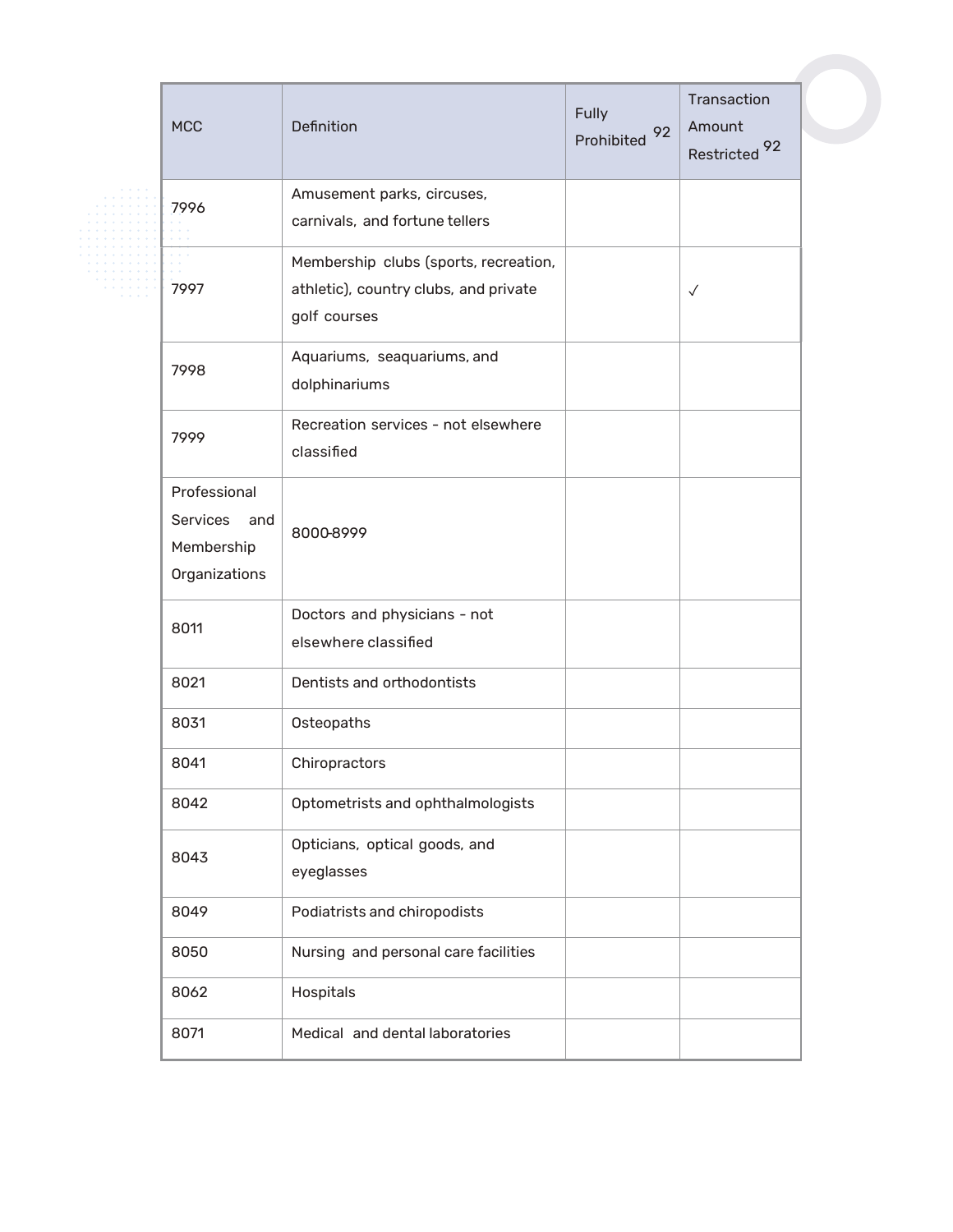|  | <b>MCC</b> | Definition                           | Fully<br>92<br>Prohibited | Transaction<br>Amount<br>Restricted <sup>92</sup> |
|--|------------|--------------------------------------|---------------------------|---------------------------------------------------|
|  |            | Medical services and health          |                           |                                                   |
|  | 8099       | practitioners - not elsewhere        |                           |                                                   |
|  |            | classified                           |                           |                                                   |
|  | 8111       | Legal services and attorneys         |                           | $\checkmark$                                      |
|  | 8211       | Elementary and secondary schools     |                           |                                                   |
|  | 8220       | Colleges, universities, professional |                           |                                                   |
|  |            | schools, and junior colleges         |                           |                                                   |
|  | 8241       | Correspondence schools               |                           |                                                   |
|  | 8244       | Business and secretarial schools     |                           |                                                   |
|  | 8249       | Trade and vocational schools         |                           |                                                   |
|  | 8299       | Schools and educational services -   |                           |                                                   |
|  |            | not elsewhere classified             |                           |                                                   |
|  | 8351       | Child care services                  |                           |                                                   |
|  | 8398       | Charitable and social service        |                           |                                                   |
|  |            | organizations                        |                           | $\checkmark$                                      |
|  | 8641       | Civic, social and fraternal          |                           |                                                   |
|  |            | associations                         |                           | $\checkmark$                                      |
|  | 8651       | Political organizations              |                           | $\checkmark$                                      |
|  | 8661       | Religious organizations              |                           | $\checkmark$                                      |
|  | 8675       | Automobile associations              |                           |                                                   |
|  | 8699       | Membership organizations - not       |                           |                                                   |
|  |            | elsewhere classified                 |                           |                                                   |
|  | 8911       | Architectural, engineering and       |                           | $\checkmark$                                      |
|  |            | surveying services                   |                           |                                                   |
|  | 8912       | Fitment, ornaments and gardening     |                           |                                                   |

 $\bullet$  .  $\bullet$ 

 $\bullet$ 

 $\bullet$  $\bullet$ 

 $\bullet$  $\bullet$  $\hat{\mathbf{a}}$ 

 $\bullet$  .  $\bullet$  $\bullet$  ,  $\bullet$  ,  $\bullet$  .

 $\bullet$ 

 $\bullet$  $\bullet$  ö

 $\bullet$ 

٠

 $\bullet$  .  $\bullet$ 

 $\hat{\mathbf{e}}$ 

 $\bullet$  $\bullet$  $\hat{\textbf{z}}$  $\hat{\bullet}$ 

 $\bullet$ 

 $\bullet$ 

 $\bullet$ 

 $\bullet$ 

 $\bullet$ 

 $\ddot{\bullet}$  $\bullet$  $\bullet$ ٠  $\bullet$  $\bullet$  $\ddot{\phantom{0}}$ 

 $\bullet$  $\bullet$  $\bullet$ 

 $\hat{\bullet}$ 

 $\bullet$  $\bullet$  $\bullet$